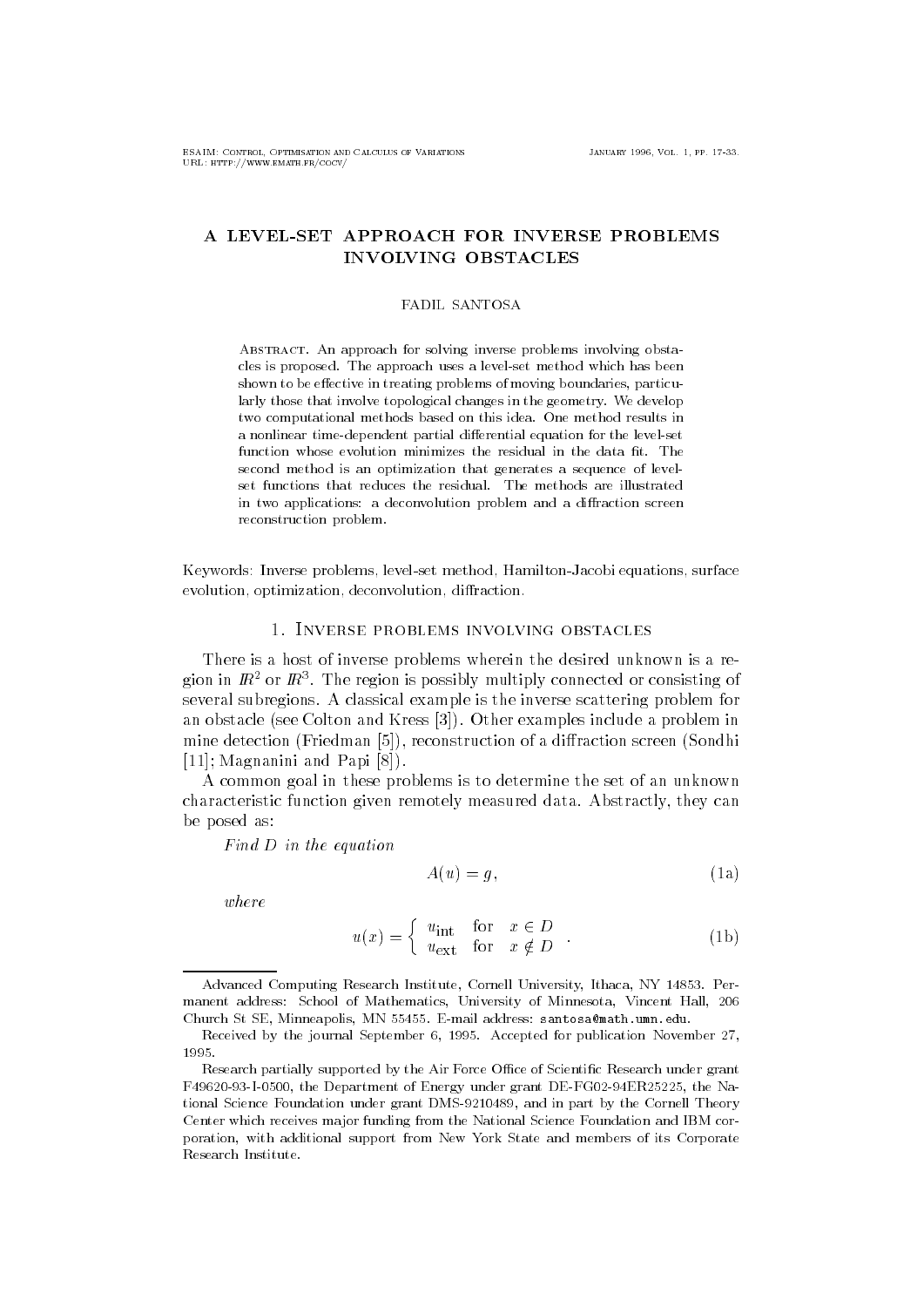Here g and u represent the data and the model parameters of the problem respectively. The operator  $A(\cdot)$ , the forward map, is a map from moder to

 $\frac{1}{1}$  and minute of the mine mine mine  $\frac{1}{1}$  and  $\frac{1}{1}$  and  $\frac{1}{1}$  and  $\frac{1}{1}$  and  $\frac{1}{1}$  and  $\frac{1}{1}$  and  $\frac{1}{1}$  and  $\frac{1}{1}$  and  $\frac{1}{1}$  and  $\frac{1}{1}$  and  $\frac{1}{1}$  and  $\frac{1}{1}$  and  $\frac{1}{1}$  while  $u_{\text{ext}}$  is the conductivity of the surrounding medium. In the diffraction  $\frac{1}{1}$  into  $\sqrt{2}$  and  $\sqrt{2}$  are problem in  $\sqrt{2}$ both problems the desired unknown is the domain D

In the case of inverse scattering by an obstacle A is the map to the farfield pattern from a scatterer  $D$  for a given set of incident waves. For this particular external example is the sound speed of the exterior propagation of the exterior propagation of the e medium  $\sim$  1110 instead of dening under we prescribe boundary conditions soundsoft or sound-definition of the wave eld on D see and D see and D see and D see and D see and D see and D see

Indeed that obstacle problems arise naturally in situations are problems arise naturally in situations are problems when the desired unknown is a priori assumed to be a characteristic function  $\mathcal{M}$  we will we would know use  $\mathcal{M}$  while use unknown  $\mathcal{M}$ we believe methods can be devised whereby both the domain D and the value  $u_{\text{int}}$  are determined simultaneously from the data (see Remark at the end of Section 

We note that in the case where A- is governed by a partial dierential equation there are eective methods for computing the action of A These include standard methods boundary element methods and finite element methods and a version of nite dierence methods called the immersed the immersed the immersed the immersed the i interface methods' of Leveque and Li [7].

**Rather** than being specific about the nature of the mapping  $A(\cdot)$  and the spaces for the model and the data we choose to talk in generalities and keep the discussion at the formal level. The purpose of this work is to demonstrate that level-set method naturally lends itself to obstacle inverse problems

## $\overline{2}$ .

The level-set method was developed by Osher and Sethian  for problems involving the motion of curves and surfaces. A particular advantage of this approach is the ability of the method to track the motion through topological changes

Recently the level-set approach has been used to develop methods to solve a segmentation problem arising in computer vision see Caselles Catte ethian and Dibos and Dibos and Vermuri and Vermuri and Vermuri and Vermuri and Vermuri and Vermuri and Vermuri Olver Tannenbaum and Yezzi The methods sometimes refered to as snakes or active contour models have been shown to be quite versatile and powerful

One attractive attribute of the level-set method is that it gives a natural  $\alpha$  , as described curves curves, particularly, in the change  $\alpha$  -minimally changes of following a certain rule Consider a -dimensional problem Suppose the characteristic set of interest is  $D$ . The boundary of  $D$  is described by a function  $\phi(x)$ 

$$
\partial D = \{x \; : \; \phi(x) = 0\}.
$$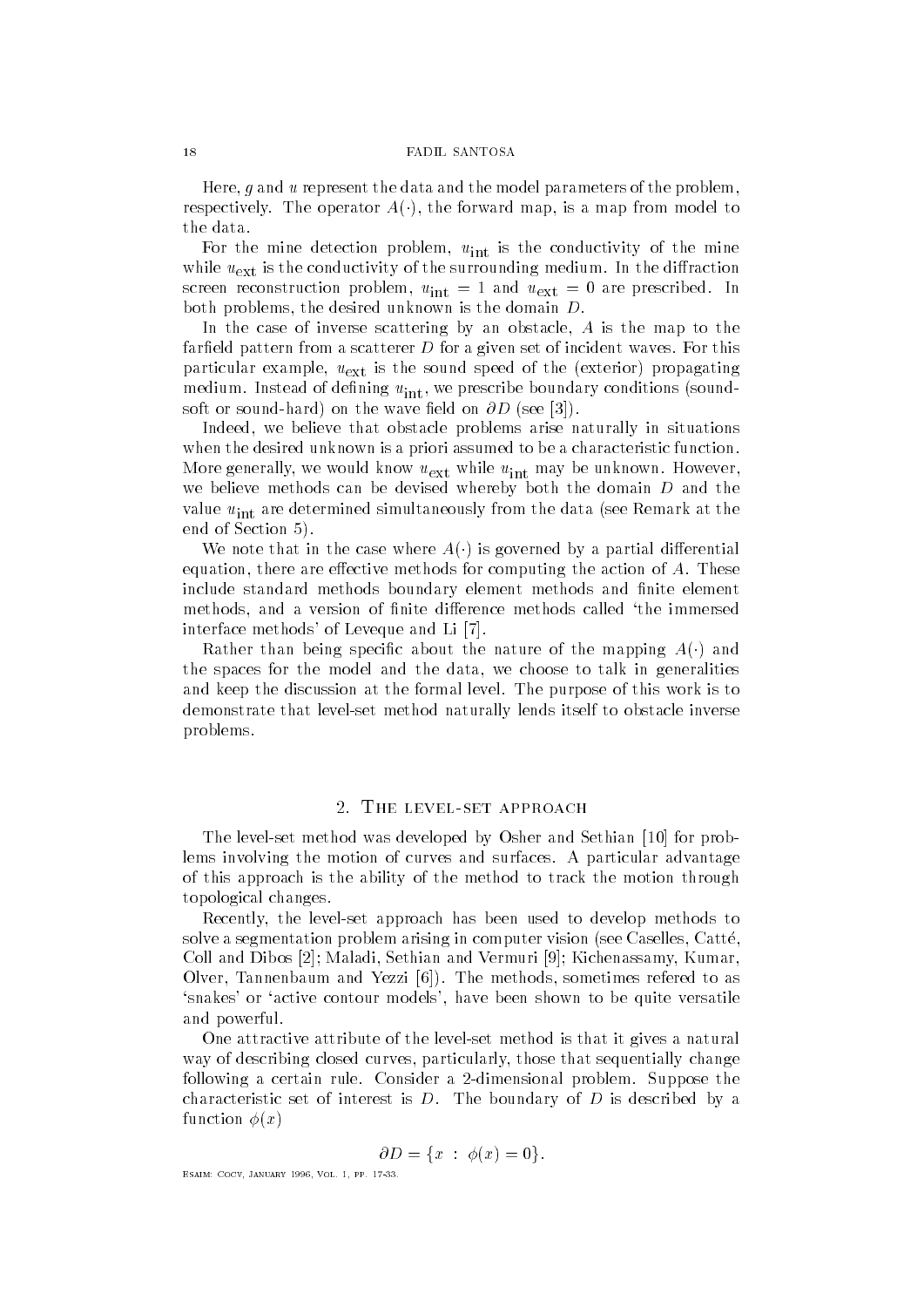$\mathbf{11}$  and  $\mathbf{12}$  are generated of  $\mathbf{1}$  and  $\mathbf{1}$  and  $\mathbf{1}$  and  $\mathbf{1}$  and  $\mathbf{1}$  and  $\mathbf{1}$  and  $\mathbf{1}$  and  $\mathbf{1}$  and  $\mathbf{1}$  and  $\mathbf{1}$  and  $\mathbf{1}$  and  $\mathbf{1}$  and  $\mathbf{1}$  and  $\mathbf{1}$  an that

$$
D_k \to D,
$$

where  $\partial D_k = \{x : \phi_k(x) = 0\}$ . Note that k may be a continuous parameter, representing time if we consider the consideration of the consideration of the consideration of the consideration of the consideration of the consideration of the consideration of the consideration of the consideration of

In an obstacle reconstruction problem we can think of the variable u as the desired unknown Theorem  $\mathbf{I}$  is a level-level-level-level-level-level-level-level-level-level-level-level-level-level-level-level-level-level-level-level-level-level-level-level-level-level-level-level-level-le description as follows. We introduce an unknown function  $\phi(x)$  which is tied to  $u$  in

$$
u(x) = \begin{cases} u_{\text{int}} & \text{for} \quad \{x \,:\, \phi(x) < 0\} \\ u_{\text{ext}} & \text{for} \quad \{x \,:\, \phi(x) > 0\} \end{cases} \tag{2}
$$

Several advantages of this mode of representing the unknown through the function  $\phi(x)$  becomes apparent:

- 1. No a priori assumptions about the connectedness (topology) of D need to be made That is D could be made up of several disconnected subregions Moreover D could be multiply connected
- 2. No a priori assumptions on the nature of  $D$  need to be made, egen nds in the scattering literature that in the scattering literature that in the scattering literature the assumption of the assumption of the scattering literature that is a second scattering literature that is a sumpt that the unknown obstacle is star-shaped

On the other hand one immediately sees that in using this description a linear inverse problem becomes nonlinear. This is due to the nonlinear dependence of u on  $\phi$ . dependence of uncertainty of uncertainty of uncertainty of uncertainty of uncertainty of uncertainty of uncertainty of uncertainty of uncertainty of uncertainty of uncertainty of uncertainty of uncertainty of uncertainty o

Under this description the inverse problem stated in  becomes

Find  $\phi(x)$  in

$$
u(x) = \begin{cases} u_{int} & \{x \ : \ \phi(x) < 0\} \\ u_{ext} & \{x \ : \ \phi(x) > 0\} \end{cases},
$$

such that

 $A(u) = q.$ 

We will next describe two approaches for finding  $\phi(x)$  in such a problem. The rst one is based on a time evolution  $\mathbf{f}$ equation. The second is based on optimization. We note that our motivation for proposing this approach is due to its flexibility in describing obstacles. We do not expect this formulation to help in making an illposed problem

In order to find the dependence of the forward map on small changes on  $t$  the obstacle boundary we need to calculate the variation of u caused by a caused by a caused by a caused by a caused by a caused by a caused by a caused by a caused by a caused by a caused by a caused by a caused by a variation in  $\mathbf I$  and the curve this calculation in the curve on the curve on the curve on the curve on the curve on the curve on the curve of  $\mathbf I$  $\partial D = \{x : \phi(x) = 0\}.$  Suppose  $\phi(x)$  is perturbed by a small variation  $\delta \phi(x)$ . Let  $\delta x$  be the resulting variation of the point x. The variation results in the region  $D$  to become a new region denoted by  $D'.$ 

By taking the variation of the equation x we nd

$$
\delta\phi + \nabla\phi \cdot \delta x = 0. \tag{3}
$$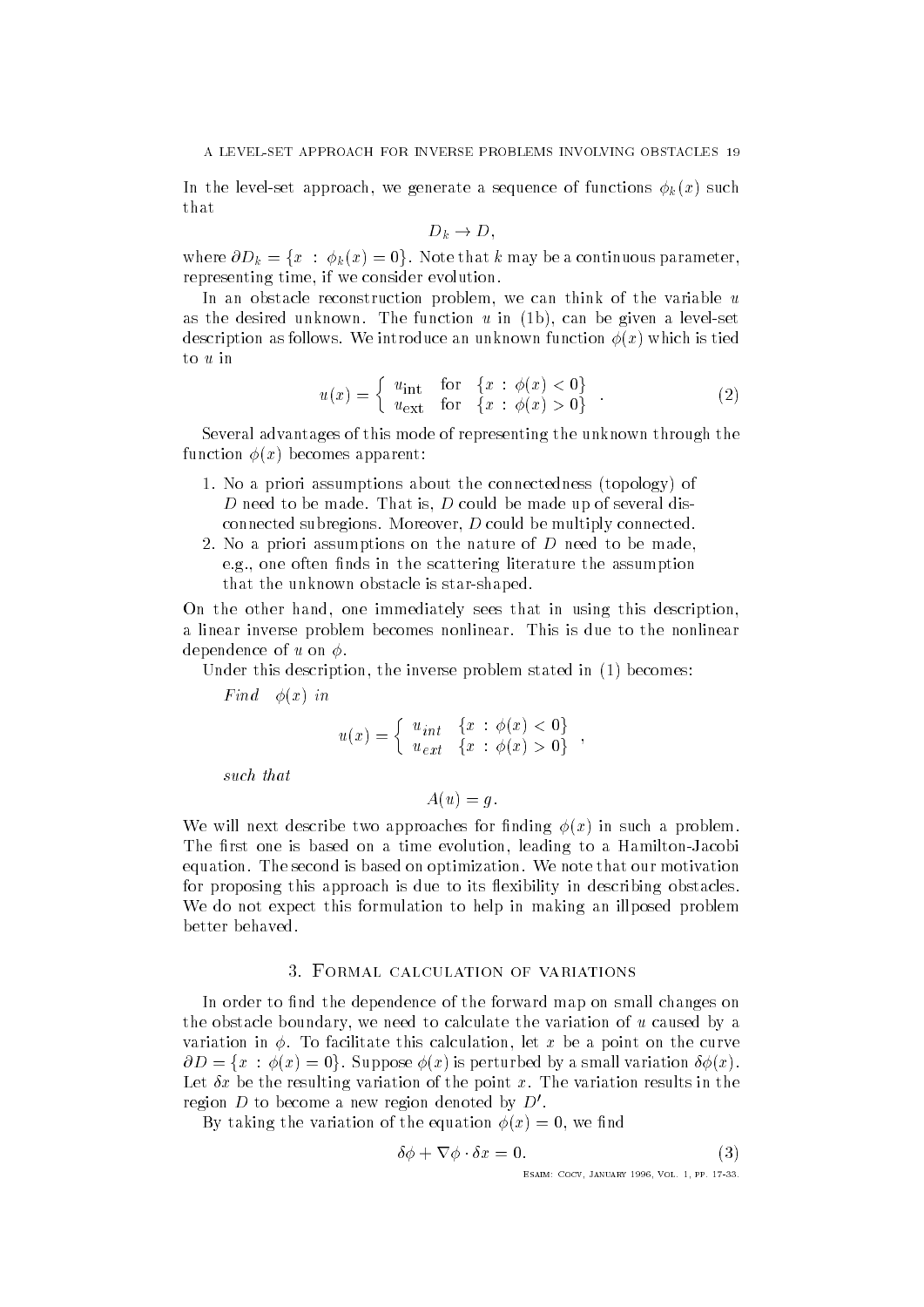

FIGURE 1. The geometry of the variation of the curve  $\{x :$  $\phi(x) = 0$  under a variation  $\delta\phi(x)$ .

Observe that the unit outward normal at x is

$$
n(x) = \frac{\nabla \phi(x)}{|\nabla \phi(x)|}.
$$

Next consider using  $\mathbf{I}$  and at x-dimensional figure that at  $\mathbf{I}$  at  $\mathbf{I}$  at  $\mathbf{I}$  at  $\mathbf{I}$  at  $\mathbf{I}$ since the surface is moving out the surface is moving out the region between x and the region between x and the  $x + \sigma x$  become  $u_{\text{int}}$ . Therefore, at these points  $\sigma u = u_{\text{int}} - u_{\text{ext}}$ .

Consider the inner product of  $\delta u$  with a test function  $f(x)$ . We have, formally

$$
\langle \delta u, f \rangle := \int_{I\!\!R^2} \delta u(x) \, f(x) dx = \int_{D \cap D'} \delta u(x) \, f(x) dx.
$$

The value of  $\sigma u(x)$  is either plus of minus of  $(u_{\text{int}} - u_{\text{ext}})$ . Since  $\sigma x$  is innitesimal we can simplify the inner product to the inner product to the inner product to the inner product to

$$
\langle \delta u, f \rangle = \int_{\partial D} (u_{\rm int} - u_{\rm ext}) \, \delta x \cdot n(x) \, f(x) \, ds(x),
$$

where distribution are incremental architecture and incremental architecture architecture architecture and incrementation architecture and incrementation architecture and incrementation architecture and incrementation arch  $\{a_3, a_4, a_5, a_7\}$  is the incremental area over which u varies at  $x$ . Therefore, integrating it over the entire boundary  $\partial D$  will lead to the inner product of  $\delta u$  with f.

We can now identify  $\delta u$  from the last expression. It is actually a measure on the curve  $\partial D$ . Its strength is the product of  $(u_{int} - u_{ext})$  with normal component of  $\mathbb{R}^n$  . Therefore, we have the formulation of  $\mathbb{R}^n$  therefore  $\mathbb{R}^n$ 

$$
\delta u = (u_{\rm int} - u_{\rm ext}) \left. \frac{\nabla \phi(x)}{|\nabla \phi(x)|} \cdot \delta x \right|_{x \in \partial D}.
$$
 (4)

Note that the dot product induces the correct sign for  $\delta u$ . Consulting Figure 1, we note that  $\sigma u$  will have the same sign as  $(u_{\rm int}-u_{\rm ext})$  at the point labeled x On the other hand the opposite sign will occur if the normal component of  $\delta x$  is in the opposite direction of the normal.

We propose to solve the inverse obstacle problem by deriving an evolution equation for  $\phi(x)$ . The equation will have the property that as 'time'  $t \to \infty$ , Esaim- Cocv January Vol pp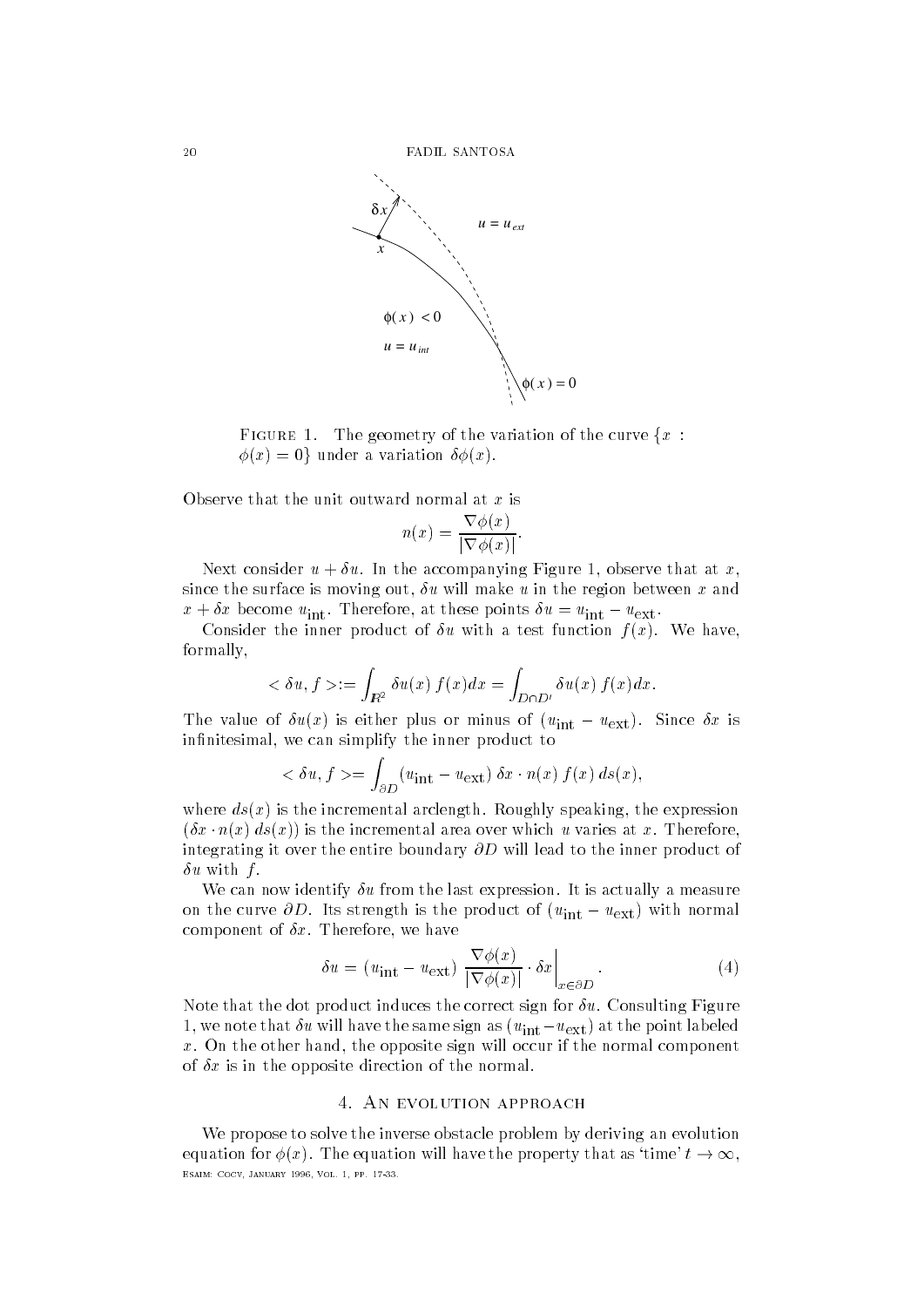we arrive at a function  $\phi(x)$  such that the associated  $u(x)$  in (2) is a solution to the inverse problem

Let t represent time then the function depends on on both x and t We use the notation

$$
\partial D(t) = \{x \; : \; \phi(x,t) = 0\}.
$$

Therefore we associate an evolving region with a structure with x-1 and the structure region with x-1 and the structure region with a structure region with a structure region with a structure region with a structure region

We will solve the inverse problem in the inverse problem in the least sense problem in the least sense in the l seek the minimizer of

$$
F(u) := \frac{1}{2} ||A(u) - g||_2^2.
$$
 (5)

The minimal requirement for the variation of  $\mathbf{r}$  is that F u be a definition of  $\mathbf{r}$ creasing function of t

To this end, let us assume that each point  $x \in \partial D(t)$  moves perpendicular to the surface That is the surface That is the variation  $\mathbb{R}^n$ 

$$
\delta x = \alpha(x, t) \frac{\nabla \phi}{|\nabla \phi|}.
$$
\n(6)

Here x- t can be viewed as the velocity of the surface at x Substituting this expression is a set of  $\mathcal{M}$  . This expression is a set of  $\mathcal{M}$  , we obtain

$$
\delta u = (u_{\text{int}} - u_{\text{ext}}) \alpha(x, t) \big|_{x \in \partial D(t)}.
$$
 (7)

The directional derivative of the function  $F(u)$  in the direction  $\delta u$  is given  $\mathbf{b} \mathbf{v}$ by the contract of the contract of the contract of the contract of the contract of the contract of the contract of the contract of the contract of the contract of the contract of the contract of the contract of the contrac

$$
\delta F(u) = \langle J(u)^T (A(u) - g), \delta u \rangle,
$$

where  $J(u)$  is the Jacobian of  $A(u)$  at u. Recalling the form of  $\delta u$  in (7) and inserting it is in the above that in the above the above the above the above the above the above the above the

$$
\delta F(u) = \int_{\partial D(t)} \left[ J(u)^T (A(u) - g) \right] (u_{\text{int}} - u_{\text{ext}}) \alpha(x, t) ds(x). \tag{8}
$$

 $\Theta$  arrive at a natural choice of  $\lambda$  in  $\lambda$  and  $\lambda$  in  $\lambda$  arrive at a natural choice of  $\lambda$  in  $\lambda$  and  $\lambda$  in  $\lambda$  is a natural choice of  $\lambda$  in  $\lambda$  is a natural contract of  $\lambda$  is a natural contract of  $\lambda$  for  $\mathbf{f}$  and  $\mathbf{f}$  and  $\mathbf{f}$  and  $\mathbf{f}$  and  $\mathbf{f}$  and  $\mathbf{f}$  and  $\mathbf{f}$  and  $\mathbf{f}$  and  $\mathbf{f}$  and  $\mathbf{f}$  and  $\mathbf{f}$  and  $\mathbf{f}$  and  $\mathbf{f}$  and  $\mathbf{f}$  and  $\mathbf{f}$  and  $\mathbf{f}$  and  $\mathbf{f}$ 

$$
\alpha(x,t)|_{\partial D(t)} = -J(u)^T (A(u) - g) \Big|_{\partial D(t)}.
$$
\n(9)

To determine the equation for  $\mathbf{r}$  , and we use  $\mathbf{r}$  and we use  $\mathbf{r}$ 

$$
\delta \phi = -\nabla \phi \cdot \delta x = -\nabla \phi \cdot \left( \alpha(x, t) \frac{\nabla \phi}{|\nabla \phi|} \right) = -\alpha(x, t) |\nabla \phi|.
$$

 $x \mapsto x$  to satisfy the satisfying  $x$  and  $x$  under the satisfying  $x$  under the satisfying  $x$  under the satisfying  $x$  under the satisfying  $x$  under the satisfying  $x$  under the satisfying  $x$  under the satisfying  $x$   $\mathbf x \cdot \mathbf x \cdot \mathbf x$ 

$$
\alpha(x,t) = -J(u)^T (A(u) - g), \qquad (10)
$$

i.e.,  $\alpha$  is the extension of  $-J(u)^{-1}(A(u)) = q$ . This leads to

$$
\delta \phi = \left[ J(u)^T (A(u) - g) \right] \ |\nabla \phi|.
$$

t is a three controls are the form of the system for a system of the system of the system of the system of the

$$
\frac{\partial \phi}{\partial t} = \left[ J(u)^T (A(u) - g) \right] \, |\nabla \phi|,\tag{11a}
$$

$$
\phi(x,0) = \phi_0(x). \tag{11b}
$$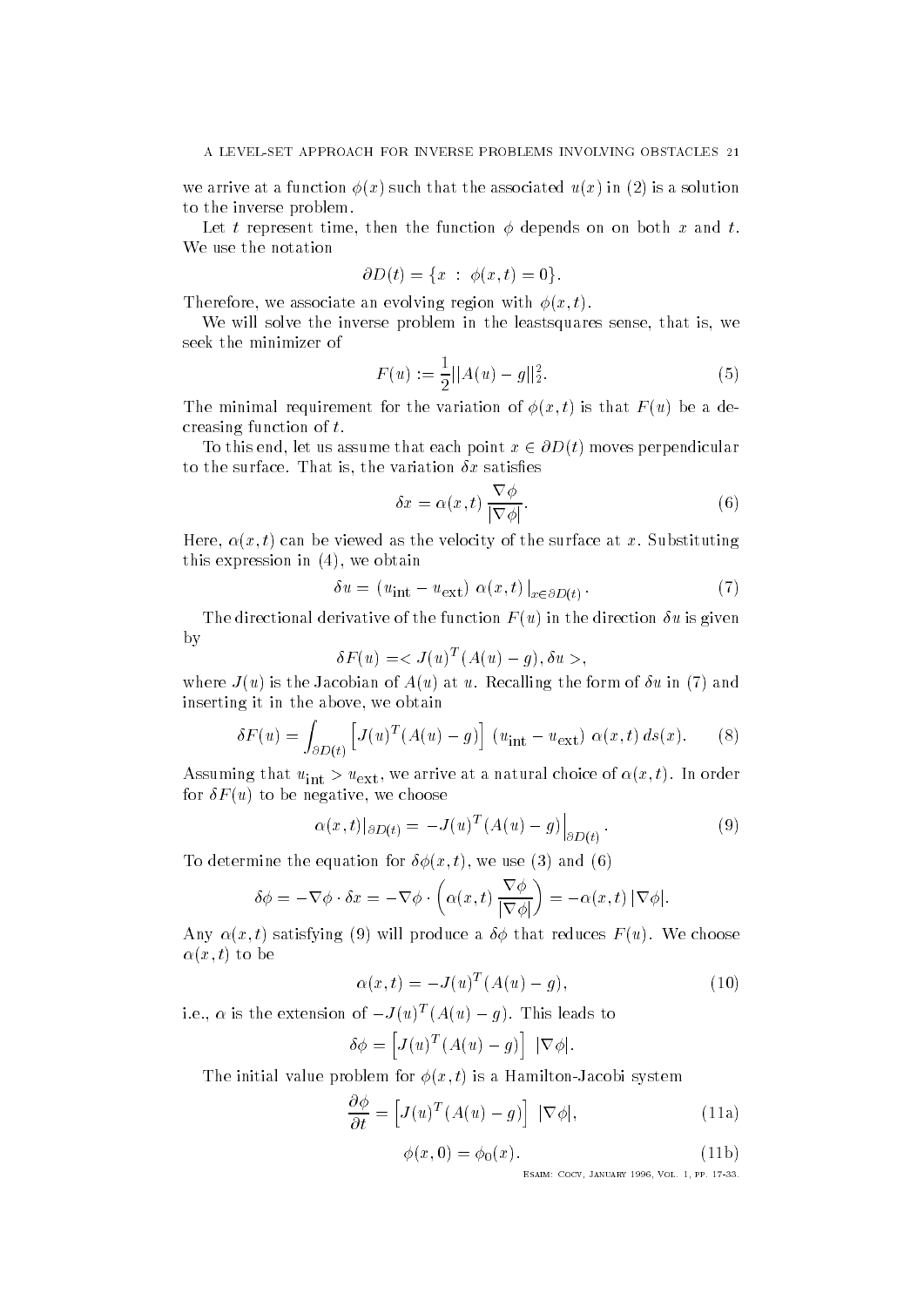$\mathcal{O}$  claim is that starting from some initial surface  $\mathcal{O}$  . The evolution is the evolution initial surface  $\mathcal{O}$ described by  $(11)$  will lead to a solution of the inverse problem. A simple choice for  $\phi_0(x)$  in (11b) is such that  $D(t\to\infty)\subset\subset D(0),$  although this is not crucial. We note that

- 1. The evolution is such that  $F(u)$  is nonincreasing; that is,  $\frac{\partial}{\partial t}F(u) \leq 0$ .
- If a solution use the solution at the solution  $\mathbf{I}$  at the solution Au  $\mathbf{I}$ at the solution.
- 3. We can view the evolution as a flow in the steepest descent direction for the residual  $F(u)$ . for the residual F unit  $\mathbf{f}$  unit  $\mathbf{f}$  unit  $\mathbf{f}$  unit  $\mathbf{f}$  unit  $\mathbf{f}$  unit  $\mathbf{f}$  unit  $\mathbf{f}$  unit  $\mathbf{f}$  unit  $\mathbf{f}$  unit  $\mathbf{f}$  unit  $\mathbf{f}$  unit  $\mathbf{f}$  unit  $\mathbf{f}$  unit  $\mathbf{f}$  unit

It should be emphasized here that we have no theoretical foundations that support our assertion that this is a method for solving the obstacle inverse problem However, we have such a such a such a such a such a such a such a such a such a such a such a such a s be reported in this paper to convince us that this method can be used to compute an approximate solution to the inverse problem

In the optimization approach we generate a sequence of surfaces kx whose associated function  $u(x)$  represent descent directions for the functional F u  $\Gamma$  this purpose that  $\Gamma$  is this purpose that notation  $\Gamma$  is convenient to use the notation  $\Gamma$ 

$$
\partial D_k = \{x \; : \; \phi_k(x) = 0\}.
$$

Suppose we are currently at  $\phi_k(x)$ . An update  $\delta\phi(x)$  is needed to generate kind  $\alpha$  is somewhat of a reverse of  $\alpha$  reverse of the reverse of the reverse of the reverse of the reverse of the reverse of the reverse of the reverse of the reverse of the reverse of the reverse of the reverse o procedure described in the last section

We start with a Gauss-Newton approach see for example Dennis and Schnable [4]) for minimizing the nonlinear leastsquares functional  $F(u)$ . The descent update for this approach is given by  $\delta u'$  where

$$
J(u)^T J(u) \delta u' = J(u)^T (g - A(u)). \qquad (12)
$$

Accepting this as an update for u we need to nd the associated update for  $\varphi$ . Note that  $\sigma u$  here is defined over all of  $I\!\!R$  .

Next and the expression for  $\mathbf{r}$  in the expression for  $\mathbf{r}$  in the expression for  $\mathbf{r}$ convenience

$$
\delta u = (u_{\text{int}} - u_{\text{ext}}) \alpha(x) \big|_{x \in \partial D_k}.
$$

Implicit in this representation is the assumption that the points on  $\partial D_k$ move perpendicular to it. Tyow, we take the trace of  $\sigma u$  in the Gauss-Newton update on  $\partial D_k$  and equate it with the righthand side of the above equality

$$
\delta u'|_{x \in \partial D_k} = (u_{\rm int} - u_{\rm ext}) \alpha(x)|_{x \in \partial D_k}.
$$

 $\mathbb{R}$  we note that the normalism of the set of the set of the set of the set of the set of the set of the set of the set of the set of the set of the set of the set of the set of the set of the set of the set of the se

$$
\alpha(x) \mid_{x \in \partial D_k} = \frac{\delta u' \mid_{x \in \partial D_k}}{u_{\text{int}} - u_{\text{ext}}}.
$$
\n(13)

 $\mathcal{X}$  was to interpret the interpretation of the satisfying the satisfying  $\mathcal{X}$ Gauss- I was a functional formulation of the function  $\mathcal{L}$  and  $\mathcal{L}$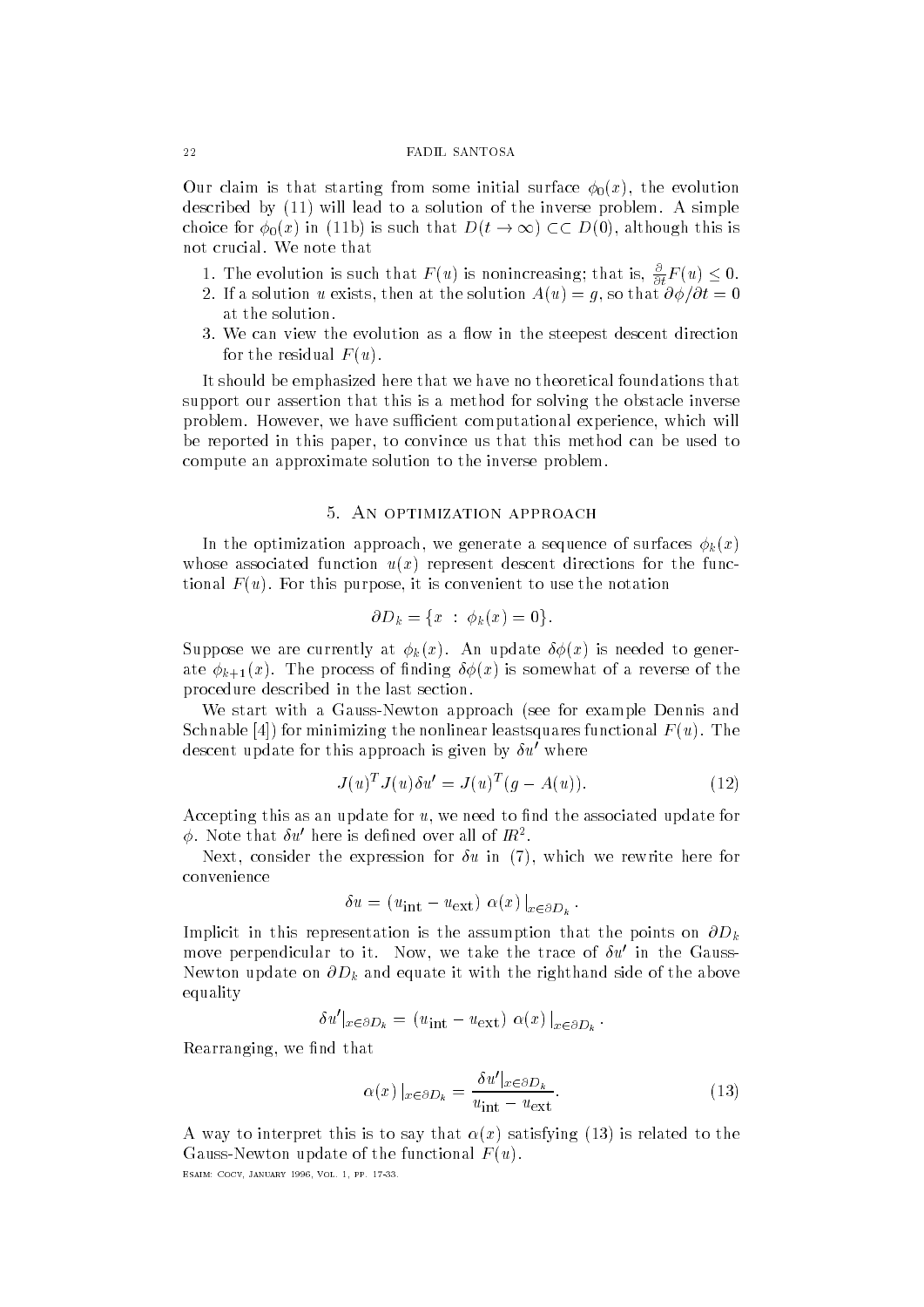$\mathcal{N}$  is to extend the above relation to all points on all points on all points on all points on all points on all points on all points on all points on all points on all points on all points on all points on all point  $I\!R^2$ 

$$
\alpha(x) = \frac{\delta u'}{u_{\text{int}} - u_{\text{ext}}}.\tag{14}
$$

 $\blacksquare$  along with the update for  $\blacksquare$  and  $\blacksquare$  and  $\blacksquare$ 

$$
\delta\phi(x) = -\frac{\delta u'}{u_{\rm int} - u_{\rm ext}} |\nabla\phi_k(x)|.
$$
 (15)

We can now show that this is a descent direction for  $\mathbf{I}$ substitute  $(14)$  into the cost function variation formula in  $(8)$ . We find that

$$
\delta F(u) = -\int_{\partial D_k} \left[ J(u)^T (A(u) - g) \right] \left[ J(u)^T J(u) \right]^{-1} \left[ J(u)^T (A(u) - g) \right] ds(x),
$$

which is negative if  $J(u) > u$ . Inerefore, the variation  $\sigma \varphi(x)$  corresponds to a variation in  $F(u)$  that is negative.

A Gauss-Newton algorithm for the obstacle problem is

- 0. Choose  $\phi_0(x)$ ; set  $k=0$ .
- compute associated under the computer associated under the computer associated under the computer associated u

i. Compute

$$
J(u)^T J(u) \delta u' = J(u)^T (g - A(u)).
$$

ii Compute

$$
\delta\phi(x) = -\frac{\delta u'}{u_{\rm int} - u_{\rm ext}} |\nabla\phi_k(x)|.
$$

iii  $\mathcal{N}$  is the contract of  $\mathcal{N}$  in  $\mathcal{N}$  is the contract of  $\mathcal{N}$  is the contract of  $\mathcal{N}$ 

We do not have theoretical results that show that this algorithm will converge to the solution of the inverse obstacle problem Rather the present discussion is meant to give a computational framework for obtaining an approximate solution. While no convergence result is known at this time, we do have numerical experience from which we can draw some conclusion

REMARK 1. A simple modification of the algorithm can be made to solve is a set of unknown basically we want to use  $\mathbf{r}$  $\begin{array}{ccc} \bullet\ \quad\setminus\ \land\ \quad\text{IIII}\end{array}$  into an increment  $\begin{array}{ccc} \bullet\ \quad\setminus\ \land\ \land\ \end{array}$  into an increment  $\land\ \land\ \land\ \end{array}$  $\mathcal{C}$  as an update that is an update for given  $\mathcal{C}$  . Then update for given  $\mathcal{C}$  as an update for given  $\mathcal{C}$  $\delta \phi = - \alpha |\nabla \phi|.$  Thus, a perturbation to  $u$  consist of

$$
\delta u = \delta u_{\rm int} \chi(-\phi) + \alpha (u_{\rm int} - u_{\rm ext}),
$$

 $\mathcal{A}$  is an and  $\mathcal{A}$  is a set  $\mathcal{A}$  is a set  $\mathcal{A}$  is a set  $\mathcal{A}$  is a set  $\mathcal{A}$  is a set  $\mathcal{A}$  is a set  $\mathcal{A}$  is a set  $\mathcal{A}$  is a set  $\mathcal{A}$  is a set  $\mathcal{A}$  is a set  $\mathcal{A}$  is a set  $\mathcal$ where the solve for the equation  $\mathbb{I}_{\mathrm{III}}$  and  $\mathbb{I}_{\mathrm{III}}$  and  $\mathbb{I}_{\mathrm{III}}$ 

$$
(g - A(u)) = \delta u_{\rm int} J(u)\chi(-\phi) + (u_{\rm int} - u_{\rm ext})J(u)\alpha.
$$

We can do this as long as we have more data than unknown. The number of unknowns can be controlled by a priori assuming that  $\mathbf{r}$  assuming that  $\mathbf{r}$ a known set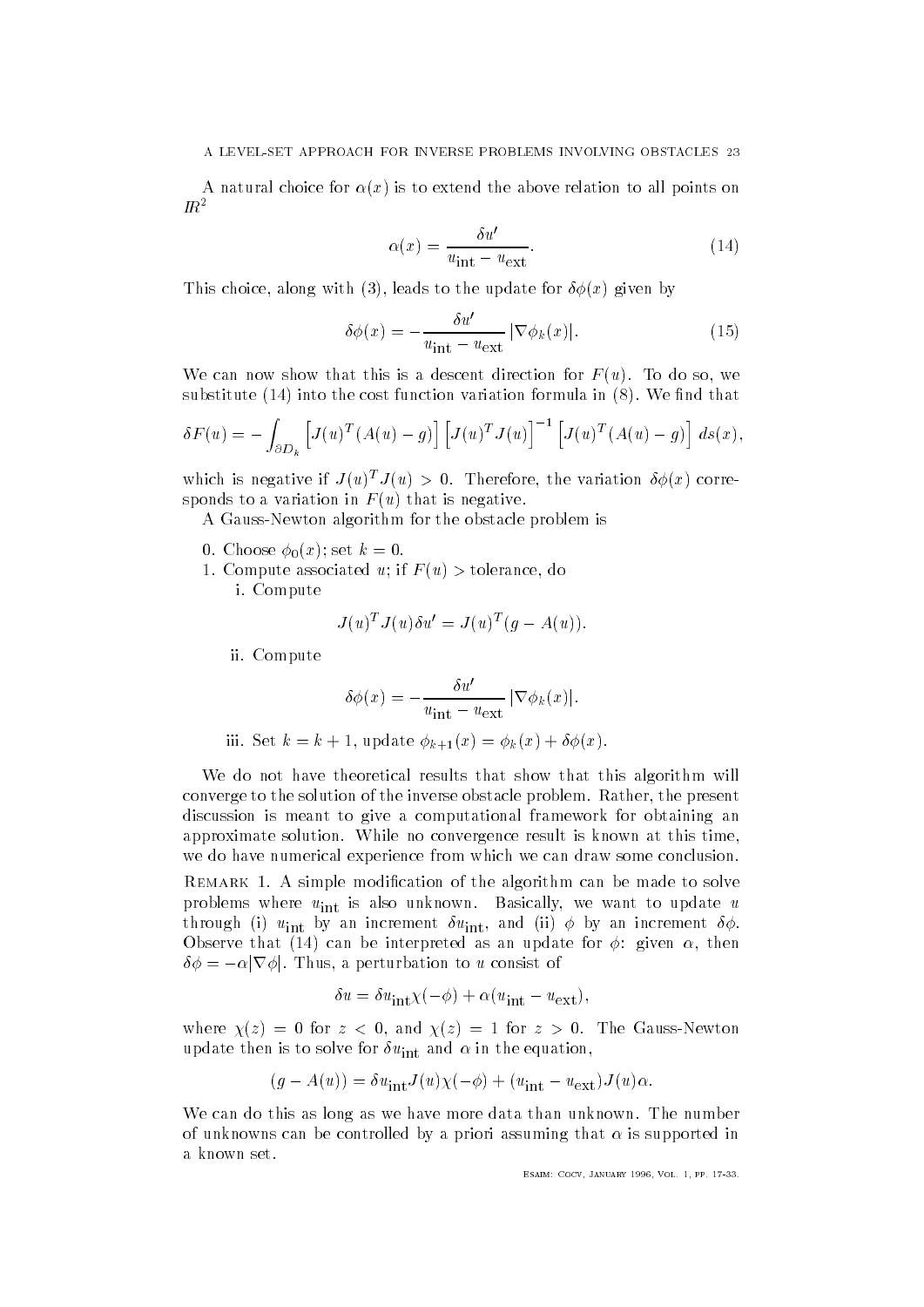

Figure  $\Delta$ . (a) The Gaussian blurring used. (b) The domain to be reconstructed.  $(c)$  Data for inversion.

## 6. EXAMPLE 1: DECONVOLUTION

As a rst problem let us consider a simple deconvolution in dimensions The operator for this problem is linear this problem is linear than  $\mathcal{M}$  . In this given by and is given by an

$$
Au = \int G(x - x') u(x') dx'.
$$

For simplicity we consider the unknown function u to be

$$
u(x) = \begin{cases} 1 & \text{for } x \in D \\ 0 & \text{for } x \notin D \end{cases}.
$$

 $\blacksquare$  is a Gaussian function of  $\blacksquare$ 

$$
G(x) = \exp(-\sigma |x|^2).
$$

The operator A is compact so we expect its discretization to exhibit illconditioning Note that it is also self-adjoint The Jacobian is equal A In the inverse problem we are given g and we wish to solve for ux in

$$
Au = g.
$$

Implicit in the problem is that  $u$  is a characteristic function.

 $F \setminus \{ \cdot \}$  we choose an initial function  $\mathcal{F}$  and  $\mathcal{F}$ 

$$
\phi_0(x) = a - b \exp \left(-\nu |x|^2\right).
$$

This gives level curves which are circles. We select this form for  $\phi_0(x)$  $\mathbf{u}$  in solving the initial value problem in the initial value problem in the initial value problem in the initial value problem in the initial value  $\mathbf{u}$ homogeneous  $\mathcal{W}$  and  $\mathcal{W}$  and  $\mathcal{W}$  and  $\mathcal{W}$  and  $\mathcal{W}$ condition (approximately).

The specifics of the numerical example are as follows:

- 1. Domain:  $|-1,1| \times |-1,1|.$
- $\mathbf{b}$  and a set of the constant and a set of the constant and a set of the constant and a set of the constant and  $\mathbf{b}$
- 3. Convolution:  $\sigma = 275.625$ ; in the computation  $g(x)$  is zeroed for  $|x| > 0.095$  (see Figure 2a).

We discretize the problem as follows On the plane we label node points by interesting contractions are contracted to the corresponding corresponding contracted to  $\mathbf{r}_i$ 

$$
x_{ij} = (-1 + (i - 1)h, -1 + (j - 1)h), \quad i, j = 1, \cdots, n,
$$
  
Esain: Cocv, Jandr Y 1996, Vol. 1, pp. 17-33.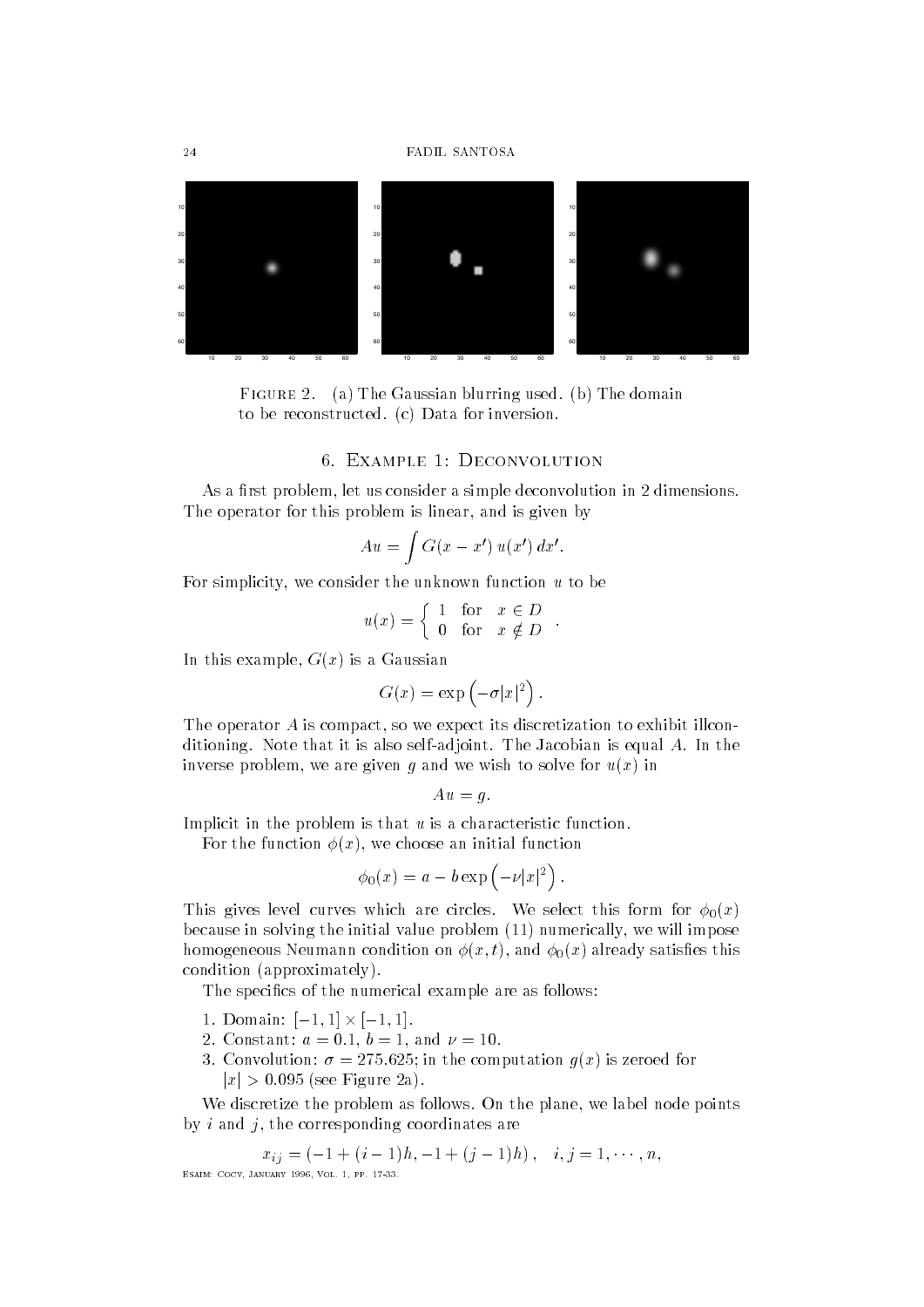

FIGURE 3. (a) Graph of the negative of  $\phi_0(x)$ . (b) Graph of the negative of the final  $\phi(x)$ .

where  $h = 2/(n - 1)$ . We keep track of the function  $\phi(x)$  at the node points. The unknown function  $u(x)$  is assumed to be piecewise constant taking values of either 1 or 0 over a pixel of size  $h \times h$ . We denote the value of  $u(x)$  over the pixel centered at  $x_{ij}$  by  $u_{ij}$ . The rule for evaluating u is

$$
u_{ij} = \left\{ \begin{array}{ll} 1 & \text{for} \quad \phi(x_{ij}) \leq 0 \\ 0 & \text{for} \quad \phi(x_{ij}) > 0 \end{array} \right. .
$$

Therefore in our implementation in our implementation of a region D to a region D to a region D to a region D to one pixel size

The operator A can be viewed as a linear tranformation taking an  $n \times n$ matrix to an  $n \times n$  matrix. The evaluation can be done rapidly using Matlab's [1] convolution functions.

 $\mathbf{F} = \mathbf{F} \mathbf{F}$ in Osher and Sethian  $[10]$ . The main effort is the computation of the term

$$
\alpha = -A(Au - g)
$$

for a given use the evolution of the evolution of the evolution of the evolution of the evolution of the evolution of the evolution of the evolution of the evolution of the evolution of the evolution of the evolution of th

$$
\frac{\partial \phi}{\partial t} = -\alpha |\nabla \phi|.
$$

Crucial to the success is the time-step size in order to guarantee descent at each time step We view the time step as a step length in optimization and allow it to be shortened as needed

Optimization- In implementing the optimization approach we need to solve (12) for  $\delta u'$ . We do this calculation using a conjugate gradient method. Since A is self-adjoint we actually solve

$$
A \,\delta u' = (g - Au).
$$

The gradient of  $\phi_k(x)$  is computed using the Osher and Sethian's discretization as in the evolution method. These details incorporated in an algorithm similar to that outlined in Section 5. Care must be taken in choosing the steplength  $\beta$  in order to insure proper descent.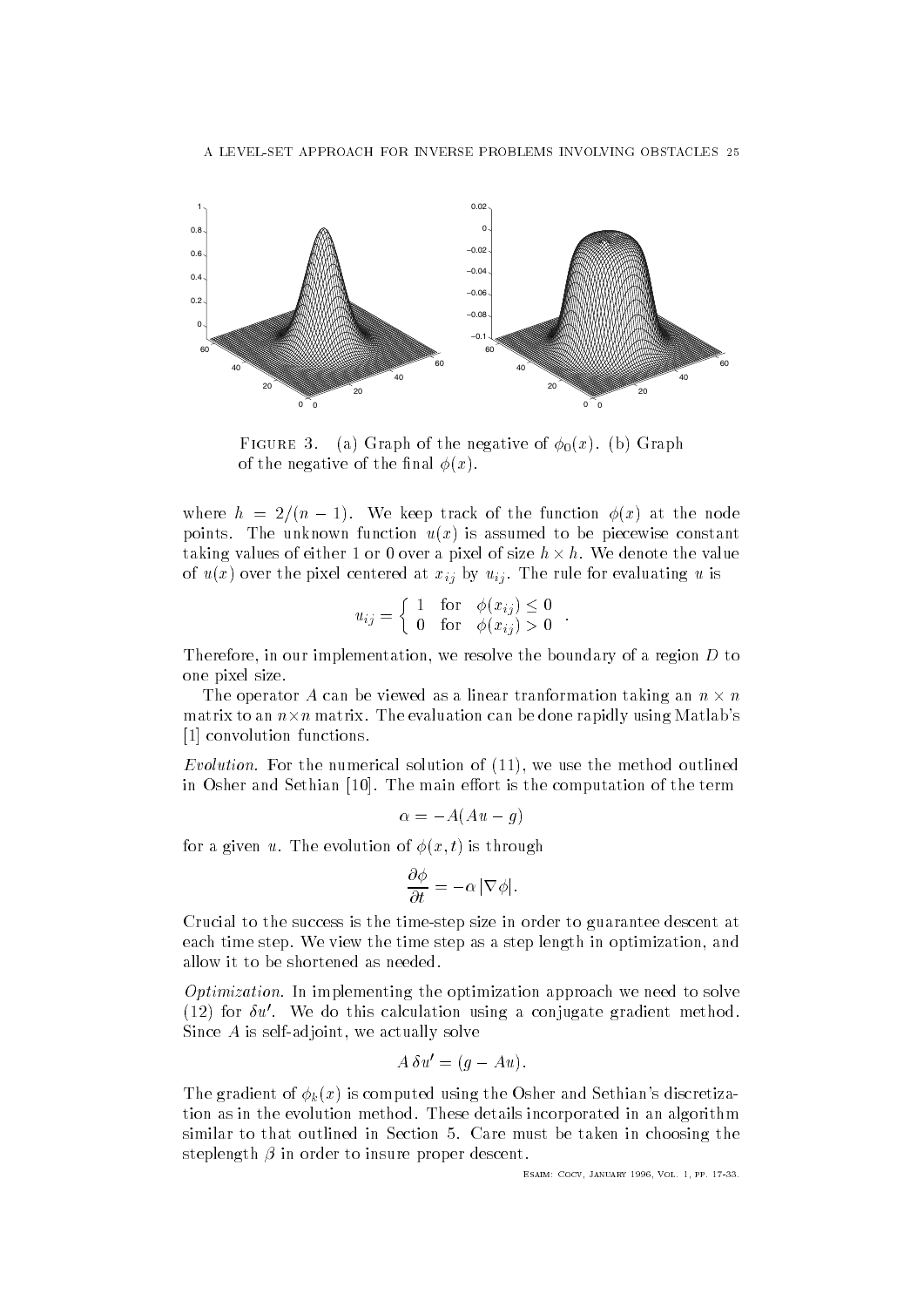

FIGURE 4.  $\mathbf{f}_1$ Hamilton-Jacobi equation Going from left to right beginning the initial left after the initial level-level-level-level-level-level-level-level-level-level-level-level-leveland the steps of time steps of time steps of time steps of time steps of time steps of time steps of time step



FIGURE 5. (a) Graph of the residual as a function of number of time steps for the evolution method. (b) Graph of the residual as a function of number of iterations for the optimization method

Results- We choose relatively small demonstration problems n The discretized function  $G$  is displayed in Figure 2a. The domain we wish to reconstruct is shown in Figure 2b. Note that the domain is disjoint. Figure level plot is grey-based plot of the data and data and data and data and data and data and data and data and d

We first present the result of the evolution method. Figures 3a and 3b show the graphs of the initial function  $\phi_0(x)$  and the final function  $\phi(x)$ . Negative  $\phi$  is plotted for clarity. The pictures in Figure 4 depict the evolution Esaim- Cocv January Vol pp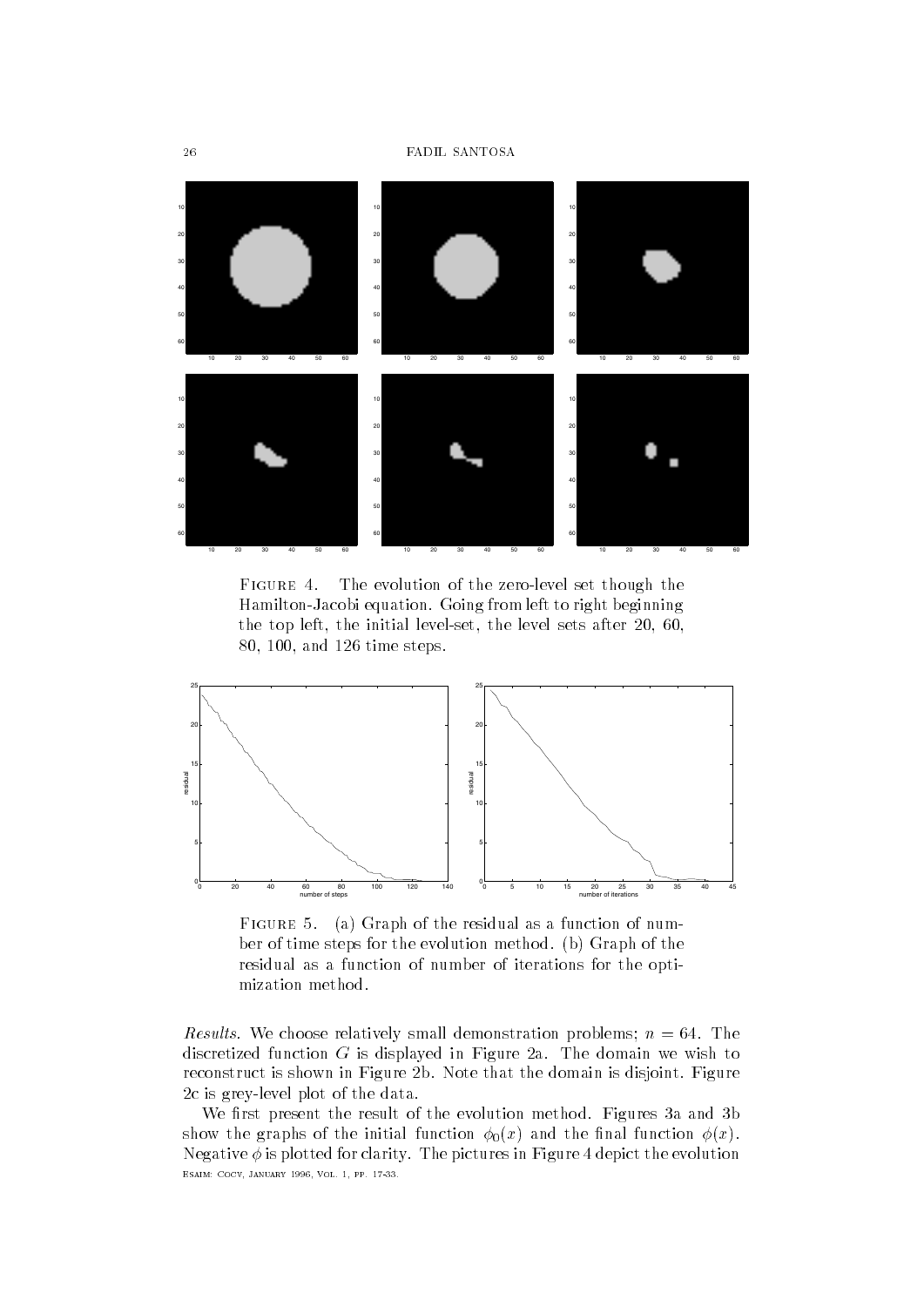of the zero-level set through the Hamilton-Jacobi equation The solution obtained is identical to the true domain in Figure 2b. The time step is fixed at 0.01.

The reduction in the residual is proportional to the norm of the function  $\alpha = -\pi$ <sub>1</sub> $\pi$  g<sub>T</sub>, This residual is graphed for the evolution method in Figure 5a. The horizontal axis is the number of time steps.

We also obtained results using the optimization method. We only display We also obtained results using the optimization method We only display the residual for as a function of iteration is shown in Figure 5b. The step length is  $\beta = 0.01$  We took 10 conjugate gradient iterations in each inner loop of our optimization.

It is perhaps not too surprising that the true  $D$  is reconstructed by both methods What is important is that we were able to reconstruct a disjoint set of subregions This gives an idea to the exibility of the level-set approach for describing regions We emphasize that in many inverse problems we do not know a priori if the obstacle we wish to reconstruct consists of several subregions Moreover we need not make any assumptions on the form of the region end of the region of the region of the region of the region of the region of the region of the region of the region of the region of the region of the region of the region of the region of the region of the regi

The reduction in the residual in both methods can be improved by choosing step sizes carefully or implementing a line search We defer addressing this issue Our point is to demonstrate the use of a level-set approach on such obstacle inverse problems

The problem of diffaction screen reconstruction arises in acoustics and optics. In  $I\!\!R^{\circ}$ , let us set up the coordinates  $(x, z)$  where  $x \in I\!\!R^{\circ}$ . An opaque screen with a cutout described by D is placed on the plane z (see Figure 6). A harmonic plane wave with wavenumber  $k$  propagates in the positive  $z$  direction. It hits the screen and the propagating field escapes through the cutout. We are given the values of the field at  $z = \tau > 0$ . The problem is to reconstruct the domain  $D$  from the data. This problem has  $\mathcal{L}$  by Sondhi and more recently by Sondhi and  $\mathcal{L}$  and  $\mathcal{L}$  and  $\mathcal{L}$  and  $\mathcal{L}$  and Papiri and Papiri and Papiri and Papiri and Papiri and Papiri and Papiri and Papiri and Papiri and Papiri and Papiri a  $[8]$ .

We will consider this problem within the Kirchhoff approximation. Let where  $x$  represent the wave eld excess pressure in linear acoustics  $\mathbf{r}$  $w$  satisfies

$$
\Delta w + k^2 w = 0, \quad z > 0, \text{ with } w(x, 0) = u(x). \tag{16}
$$

Here ux is the characteristic function of the set D Additionally radiation condition is imposed on which is imposed on which in the inverse problem is in the inverse problem in the inverse problem in the interval of the interval of the interval of the interval of the interval of the interval of t

$$
w(x,\tau)=g(x),
$$

and we are asked to find  $D$ .

The problem is reposed in the Fourier domain Let w- z be the Fourier  $\mathbf{r}$  and  $\mathbf{r}$  and  $\mathbf{r}$  and  $\mathbf{r}$  and  $\mathbf{r}$  and  $\mathbf{r}$  and  $\mathbf{r}$ 

$$
\hat{w}(\xi, z) = \int_{\mathbb{R}^2} w(x, z) \exp(-ix \cdot \xi) dx.
$$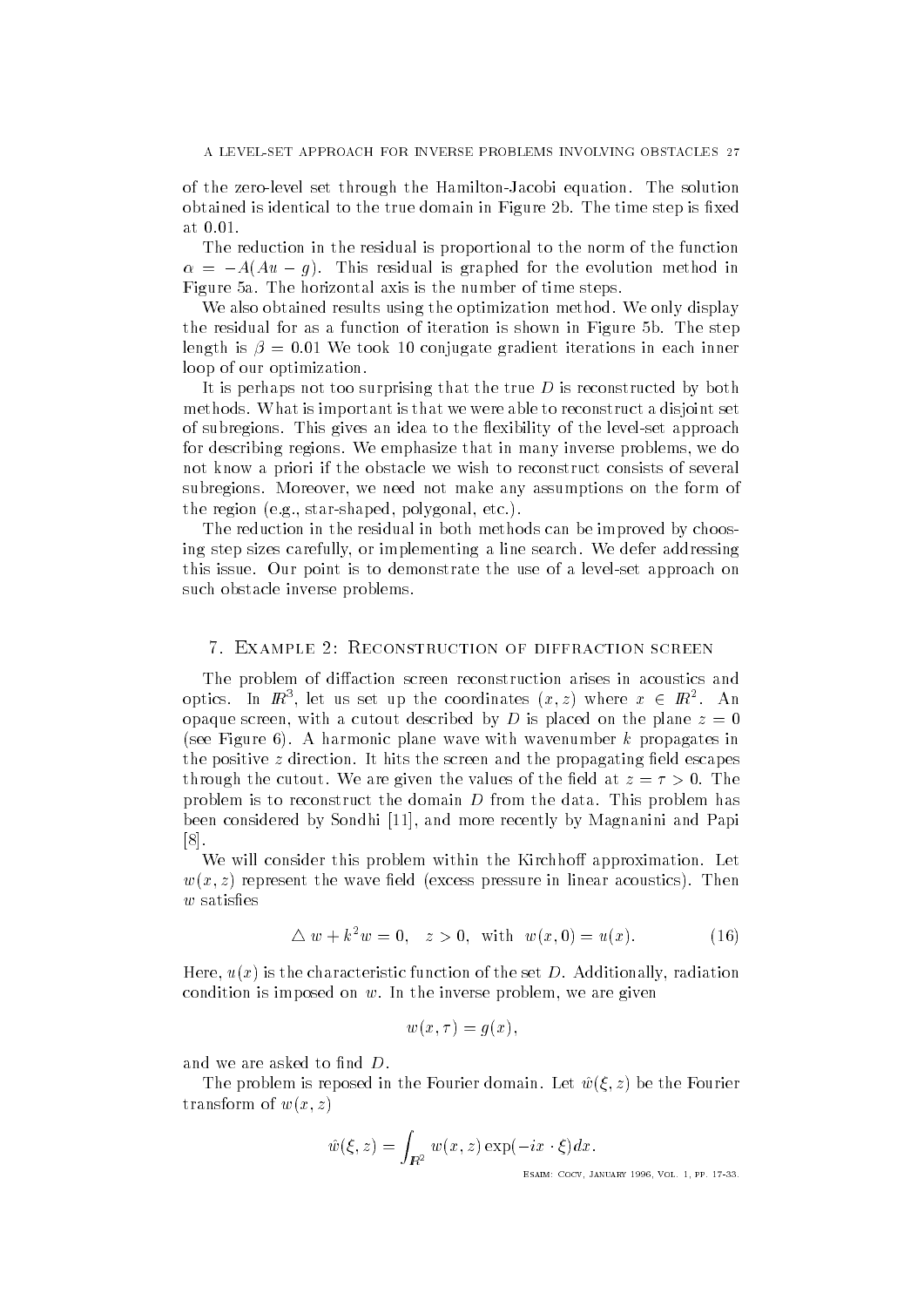

FIGURE 6. The diffraction screen reconstruction problem. A plane wave of wavenumber  $k$  is incident upon the screen at  $z = 0$ . We are given diffraction data at  $z = \tau$ . The problem is to reconstruct the cutout  $D$  in the screen.

 $B$  taking the Fourier transform of the solution to equation the solution to equation the solution to equation to equation the solution to equation the solution to equation the solution to equation the solution to equatio

$$
\hat{w}(\xi, z) = \exp\left(iz\sqrt{k^2 - |\xi|^2}\right)\hat{u}(\xi).
$$

Here u is the transform of ux In the inverse problem the operator taking u to the data at  $z = \tau$  is

$$
Au = \exp\left(i\tau\sqrt{k^2 - |\xi|^2}\right)\hat{u}(\xi). \tag{17}
$$

We view the data as being given in the Fourier domain  $\alpha$  as being given in the Fourier domain  $\alpha$ The inverse problem is to note that inverse problem is to note that the characteristic function  $\mathcal{A}$  $u(x)$  in

$$
Au = \hat{g}.\tag{18}
$$

The problem as can be seen is linear The only usual feature is that A takes a real function  $u(x)$  to a complex function of  $\xi$ . The operator A is compact because of the exponential decay of the exponential multiplier (consult  $(17)$ ). The instability has been studied in detail in

The adjoint of A is given by

$$
A^T v = \frac{1}{2\pi^2} \int_{\mathbb{R}^2} \exp\left(-i\tau \sqrt{k^2 - |\xi|^2}\right) v(\xi) \exp(i\xi \cdot x) d\xi.
$$

It takes a complex function of  $\xi$  to a real function.

We use a similar discretization as for the convolution problem in Example  We restrict our attention to the node points

$$
x_{ij} = (-1 + (i - 1)h, -1 + (j - 1)h), \quad i, j = 1, \cdots, n,
$$

where  $h = 20\pi/(n-1)$ . The function  $\phi(x)$  are evaluated at the coordinates we resolve the previous examples, we resolve the boundary or most construction of  $\mathbb{R}^n$ with so we assume ux to be pixel on the pixel on the pixel on the pixel on the pixel on the pixel on the pixel on the pixel on the pixel on the pixel on the pixel on the pixel on the pixel on the pixel on the pixel on the values

$$
u_{ij} = \begin{cases} 1 & \text{for } \phi(x_{ij}) \leq 0 \\ 0 & \text{for } \phi(x_{ij}) > 0 \end{cases}.
$$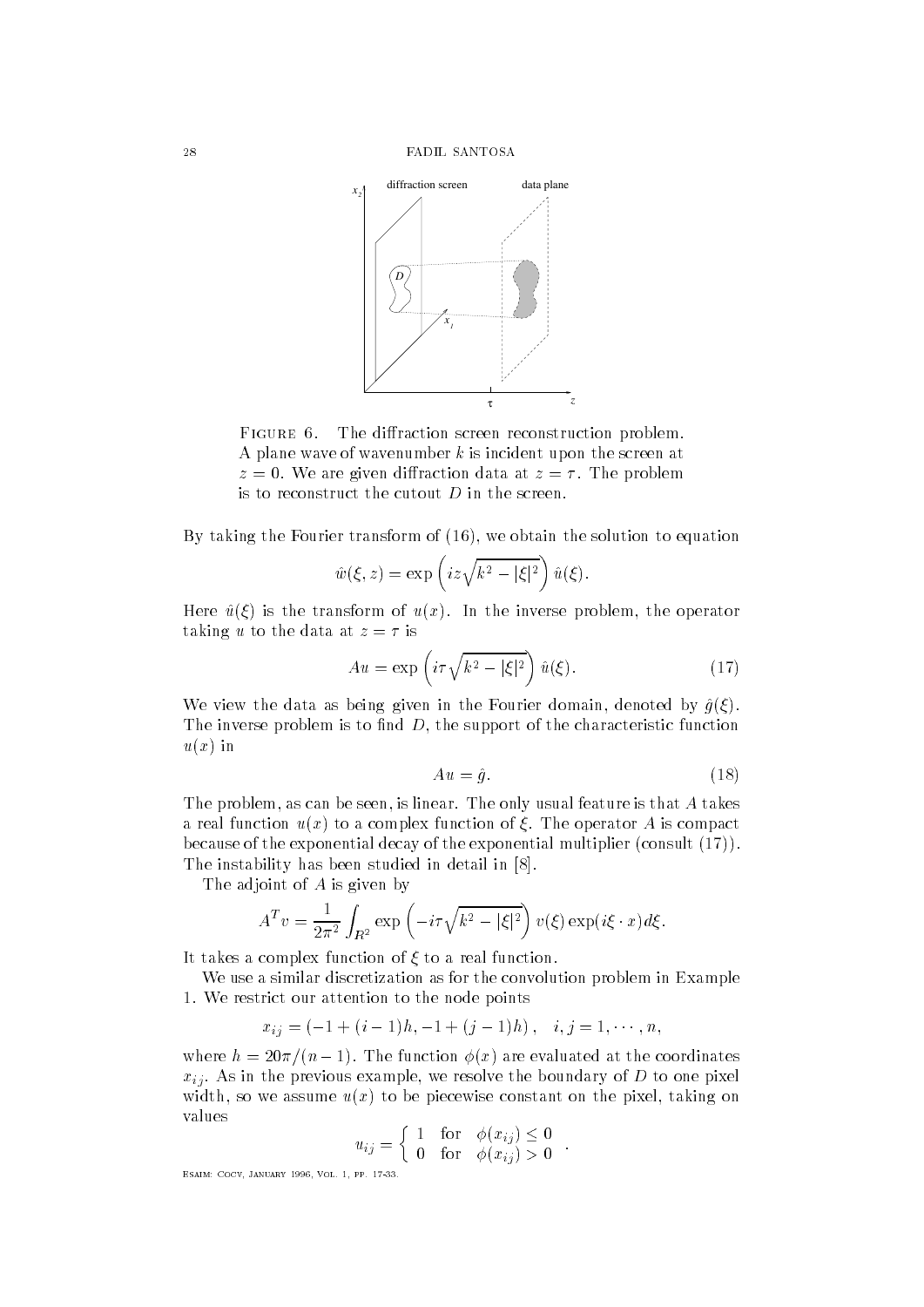

FIGURE 7. (a) The cutout to be reconstructed. (b) The real part of the diffraction data. (c) The imaginary part of the diffraction data.



Figure a Graph of the residual as a function of number of time steps (not time) for the evolution method. (b) Graph of the residual as a function of number of iterations for the optimization method

Evolution- For this method we need to compute

$$
\alpha = -A^T(Au - g).
$$

This is done using the FFT facilities in Matlab [1]. Care must be taken to relate the FFT of a discretized function with the Fourier transform of a continuous function of  $\mathbf{M}$ inary variables The time-stepping algorithm for x- t is the same as the one used in Example  For this problem we implemented a variable time step. The time step is halfed until decrease in the residual achieved or until a lower bound on the time step is reached. While this does not guarantee decrease at each step it does restrict the size of residual increase when that occurs.

Optimization- At each iteration we must solve the normal equation for a real  $\delta u'$ 

$$
A^T A \, \delta u' = A^T (g - Au).
$$

This is done using a conjugate gradient algorithm. The remainder of the Gauss- I was discussed in the one in the previous examples of the previous examples of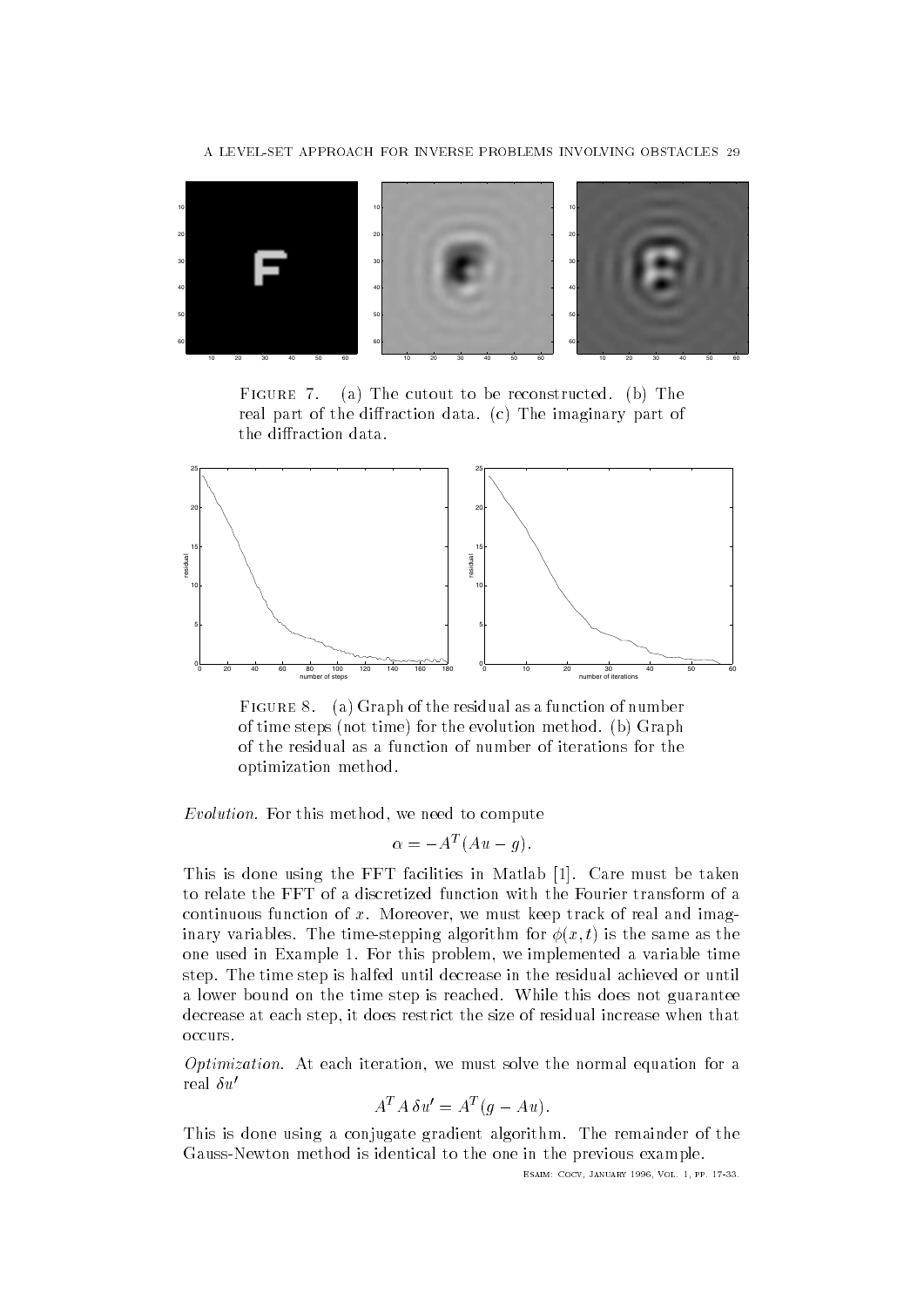

FIGURE 9.  $\mathbf{f}_1$ optimization procedure Going from left to right beginning the left after the left after the left after the left after the left after the left after the left after the l and  $\alpha$  is that the cutout has been defined in the cutout has been defined in the cutout has been defined in reconstructed perfectly

Results- We chose a cutout in the shape of the letter F for our test Figure 7a). The problem size is  $n = 64$ . Data is generated by taking the FFT of u corresponding to our cutout. We scaled the problem so that the frequency sampling is at  $1/10$  cycles per unit length. This corresponds to the image plane being a square of dimension  $20\pi$ . The corresponding frequency domain data  $\hat{q}$  is calculated with  $k=1$  and with the measurement screen at  $\tau=\pi$ . To view the data the inverse FFT of g The inverse FFT of g The real and imaginary  $\mathbb{F}_{T}$ parts of  $q$  are displayed in Figures 7b and 7c. They correspond to the real and imaginary parts of the measured wave eld As can be seen what is measured is a very blurred picture of the original cutout The blurring gets more severe as the measurement screen is moved away from the cutout and as the wavenumber k is decreased However, we are the extension of  $\mathbf{H}$ increasing the reverberations around the original cutout

The results of the evolution method is shown in Figure 8a. In our calculation the initial time step is taken to be  A lower bound of is set The lower bound is used at many of the time steps several of them lead to a small increase in the residual Eventually the original cutout is reconstructed

For the optimization method we used step length  and performed 10 conjugate gradient iterations the inner loop. The plot of the residual versus number of outer iterations is displayed in Figure 8b. We also show the shapes of the function  $\mathcal{L}_\mathcal{S}$  at dierent points points of the function  $\mathcal{L}_\mathcal{S}$ Esaim- Cocv January Vol pp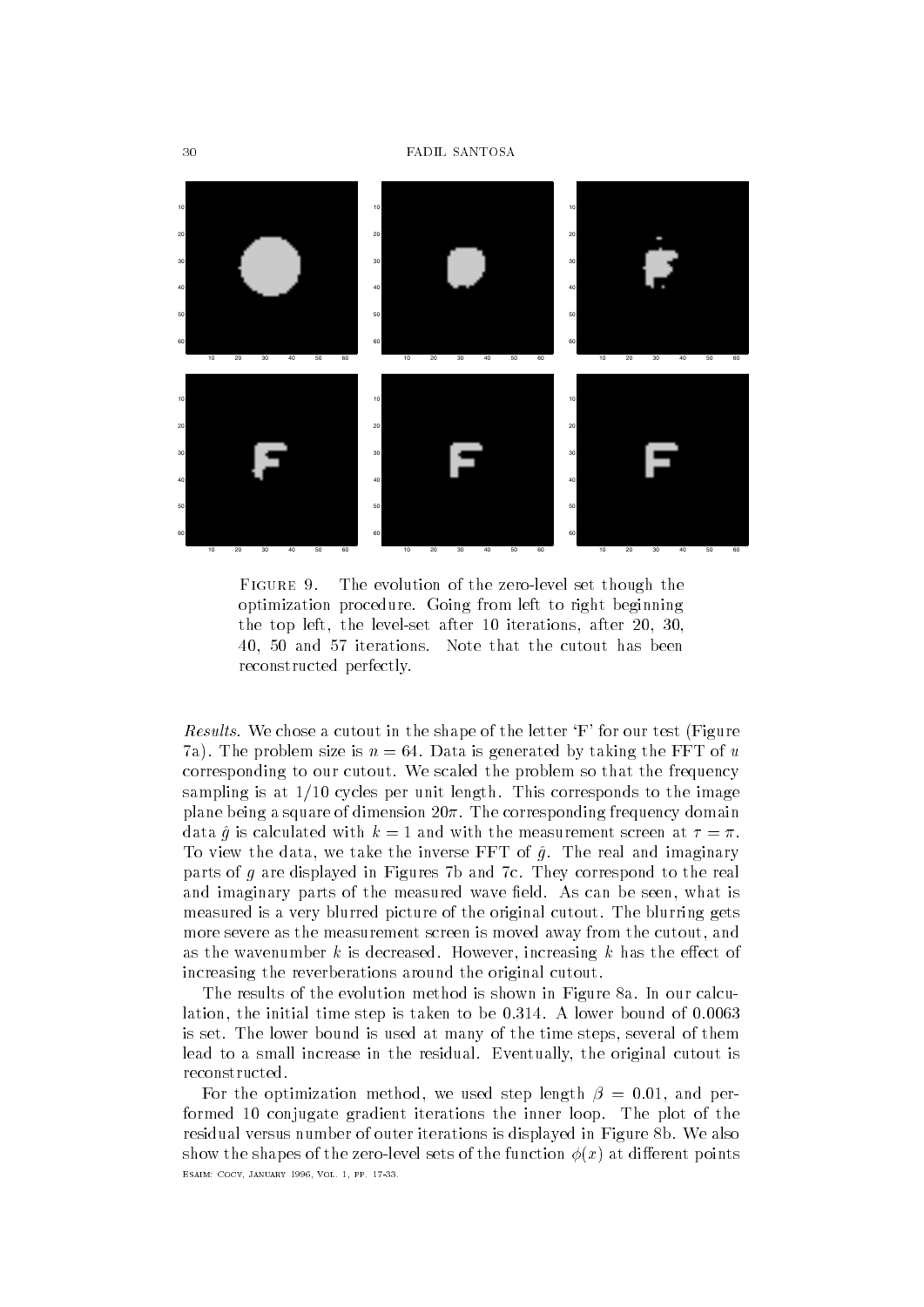in the iteration (Figure 9). Note that the cutout is reconstructed by this method also.

### 8. A REMARK ABOUT INSTABILITY AND REGULARIZATION

As we have previously alluded to this mode of representing the unknown obstacle albeit rather natural and convenient does not alter the properties of an inverse problem More particularly an inverse problem that is illconditioned will remain so even if it is given a level-based will remain so even if it is given a level-based

A natural regularization for severely illposed problems where there is substantial noise in the data is curve shortening. Effective numerical methods for curve shortening flows or (inward) mean curvature flows has been proposed by Osher and Sethian [10]. Active contour modeling is based on such a flow. A multiplier to the curvature and an advection term are incorporated to allow segmentation of concave ob jects In this spirit we suggest an evolution of the type

$$
\frac{\partial \phi}{\partial t} = (-\alpha + b) |\nabla \phi| + \lambda a |\nabla \phi| \left( \nabla \cdot \frac{\nabla \phi}{|\nabla \phi|} \right).
$$

The constant  $\lambda$  is a regularization penalty term. The function a and b will need to be determined based on side information about the unknown characteristic function For instance if we know that the domain D consists of convex subregions subregions as the choice and b makes sense as the choice as the choice as the choice as force short contours for the solution.

The choice of the functions a and b will be crucial to the success of the regularization strategy. We plan to devote some effort in this direction in the future. The same idea can be applied to optimization methods by imposing a total variation penalty to the residual cost function

We have described a method for obtaining numerical solutions of inverse problems involving obstacles using a level-set strategy Representing the unknown in such problems using a level-level-level-level-level-level-level-level-level-level-level-level-levelvery flexible. Two computational schemes have been devised. One is based on time evolution while the other is based on optimization Both solution methods are demonstrated in numerical examples

There are several other issues not addressed in this work.

- Choice of regularization for severely il lposed problems- We mentioned that an illposed problem will most likely remain so under a level-set description Therefore regularization is an important issue in problems involving noise in the data. We advocate using geometric type penalty terms such as arclength
- we assume that is the this work. We assume the this this work is the unknown function  $u(x)$  across the interface is given. In many problems arising in application the jump itself may be part of the problem We believe it is possible to modify the present methods and devise a scheme whereby both the jump and the unknown domain are recovered. A sketch of the idea is presented in the Remark at the end of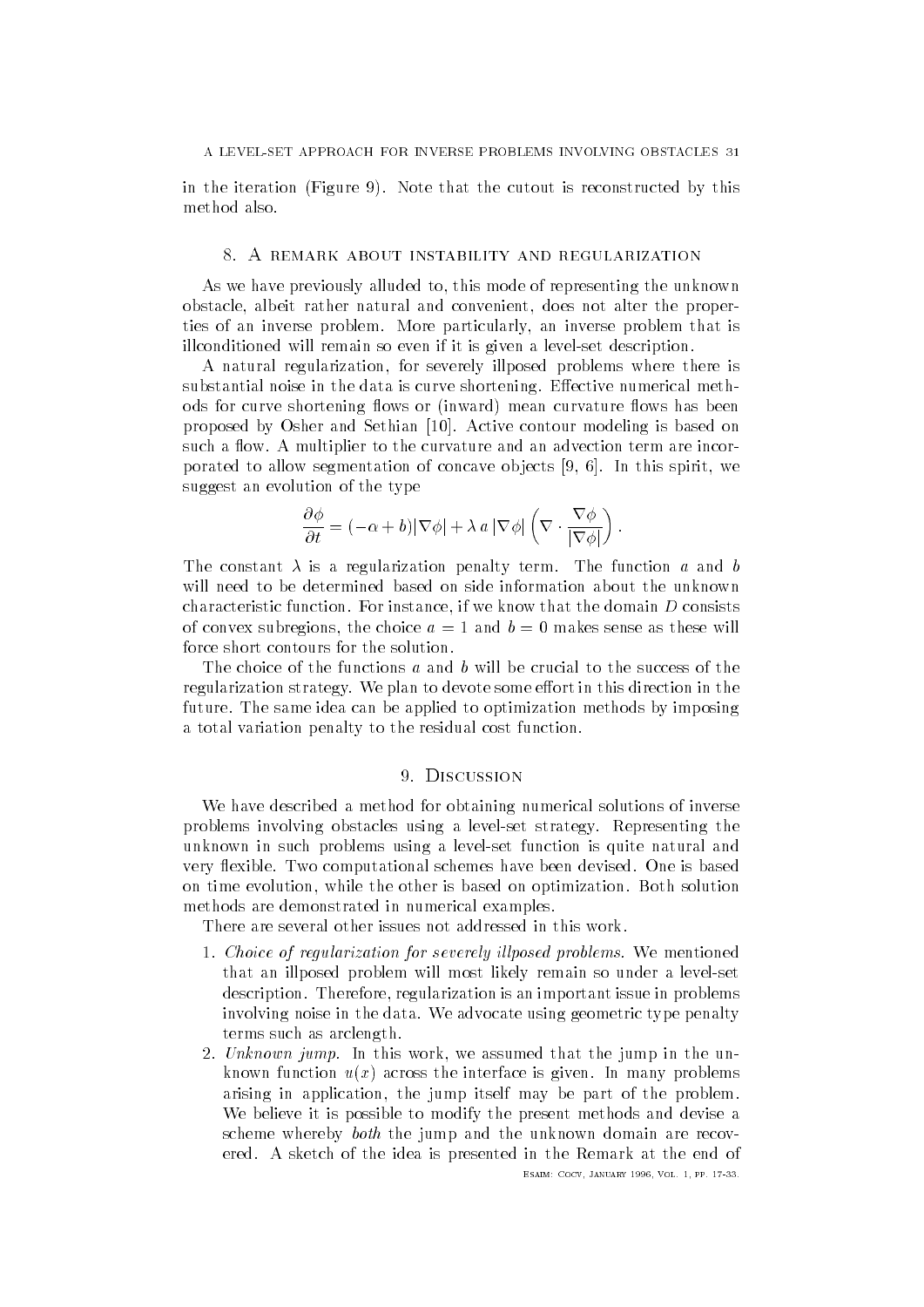Section 5. The success of such a strategy will most likely depend on overdeterminancy of the data

- More complicated models- We applied our methods to two relative simple linear inverse problems. It would be interesting to apply the same methods to nonlinear problems such as the inverse scattering problem
- 4. Algorithms based on problem structure. In this work, we did not use Algorithms based on problem structure- In this work the properties of the parameter-to-data maps We believe special algorithms that exploit certain structure of these maps are possible
- Accelerating convergence-We note that the performance of our method that the performance of our method of our method of our method of o ods could be improved by incorporating a line search strategy. Indeed, we think that tools from optimization methods should be imported to this problem to enhance performance
- dimensional problems- The methods described here extends to dimensions. The necessary computational tools has been developed by Osher and Sethian [10].

We hope to address some of the questions raised above in future work

Finally we mention that the approach adopted here lends itself naturally to some optimal design problems. An example is determining cutouts in a planar domain to meet a certain design criterion It seems also possible that control problems where the "controls" are domains can also be treated numerically in the same way

## 10. ACKNOWLEDGEMENTS

The author gratefully acknowledges pleasant and useful discussions on this work with Paul Steen (Cornell) and Satyanad Kichenassamy (Minnesota). This work was completed during the author's visit to the Advanced Comput is a correlated by  $\mathcal{R}$  . The thanks in the thanks of the thanks of the thanks of the thanks of the thanks of the thanks of the thanks of the thanks of the thanks of the thanks of the thanks of the thanks of the t the director of the institute Tom Coleman for his support and interest

### **REFERENCES**

- MATLAB- Highperformance numeric computation and visualization softwareRef erence guide, MathWorks, Natick, MA, 1992.
- $\mathbf{V}$  -collapselles F- $\mathbf{V}$  and  $\mathbf{V}$  and  $\mathbf{V}$  and  $\mathbf{V}$  and  $\mathbf{V}$  active contours  $\mathbf{V}$ in image processing, Numerische Mathematik, 66, 1993, 1-31.
- D- Colton and R- Kress Inverse acoustic and electromagnetic scattering theory Springer-Verlag, Berlin, 1992.
- J- Dennis and R- Schnabel Numerical methods for unconstrained optimization and nonlinear equations PrenticeHall Englewood Clis Englewood Clis Englewood Clis Englewood Clis Englewood Clis En
- A- Friedman Detection of mines by electric measurements SIAM J Appl Math the contract of the contract of the contract of the contract of the contract of the contract of the contract o
- S- Kichenassamy A- Kumar P- Olver A- Tannenbaum and A- Yezzi Gradient ows and geometric active control models Proceeding - ICCV Cambridge - ICCV Cambridge - ICCV Cambridge - ICCV Cambridge -
- R- LeVeque and Z- Li The immersed interface method for elliptic equations with discontinuous coefficients and singular sources,  $SIAM$  J. Num. Analysis, 31, 1994, 1019-1044.
- R- Magnanini and G- Papi An inverse problem for the helmholtz equation Inverse Problems -
- R- Malladi J- Sethian and B- Vemuri Shape modeling with front propagation a level set approach IEEE Trans Pattern Anal Machine Intel l -